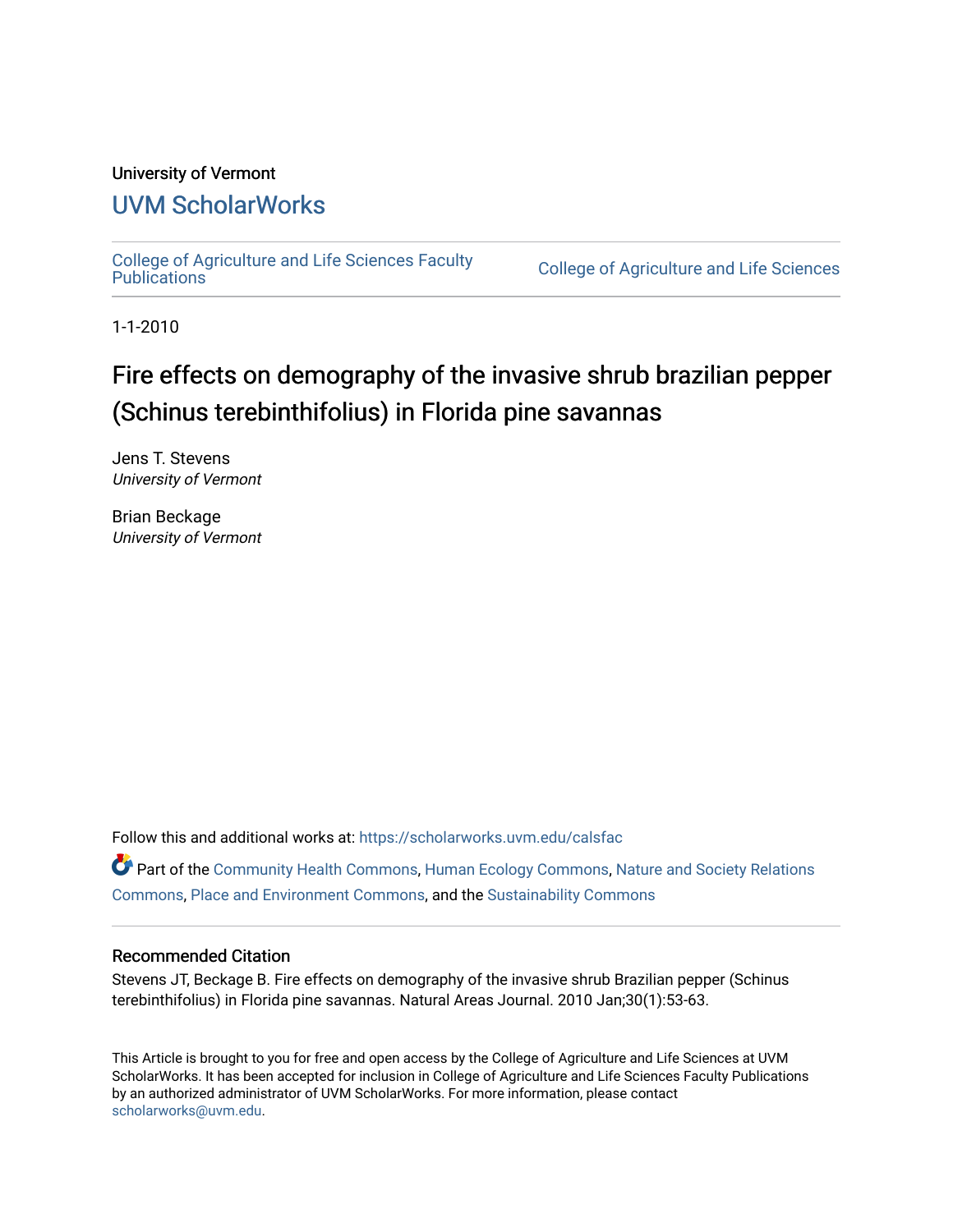

# **Fire Effects on Demography of the Invasive Shrub Brazilian Pepper (Schinus terebinthifolius) in Florida Pine Savannas**

Authors: Stevens, Jens T., and Beckage, Brian

Source: Natural Areas Journal, 30(1) : 53-63

Published By: Natural Areas Association

URL: https://doi.org/10.3375/043.030.0106

BioOne Complete (complete.BioOne.org) is a full-text database of 200 subscribed and open-access titles in the biological, ecological, and environmental sciences published by nonprofit societies, associations, museums, institutions, and presses.

Your use of this PDF, the BioOne Complete website, and all posted and associated content indicates your acceptance of BioOne's Terms of Use, available at www.bioone.org/terms-of-use.

Usage of BioOne Complete content is strictly limited to personal, educational, and non - commercial use. Commercial inquiries or rights and permissions requests should be directed to the individual publisher as copyright holder.

BioOne sees sustainable scholarly publishing as an inherently collaborative enterprise connecting authors, nonprofit publishers, academic institutions, research libraries, and research funders in the common goal of maximizing access to critical research.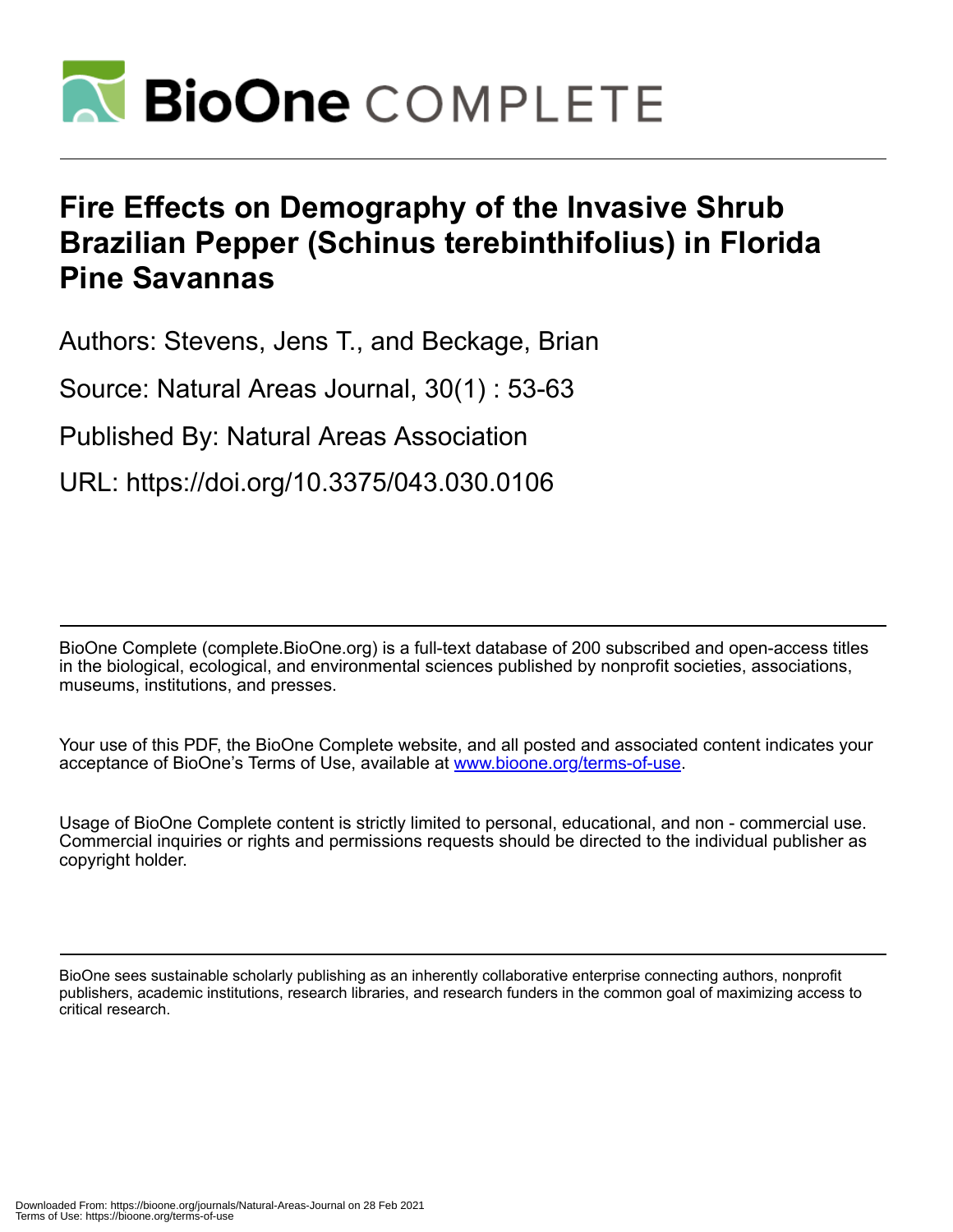# R E S E A R C H A R T I C L E

•

Fire Effects on Demography of the Invasive Shrub Brazilian Pepper (*Schinus terebinthifolius*) in Florida Pine Savannas

> **Jens T. Stevens**<sup>1</sup> **Brian Beckage**

Department of Plant Biology Marsh Life Science Building University of Vermont Burlington, VT 05405

•

<sup>1</sup> Corresponding author: JensStevens@alumni.uvm.edu; 781-630-3788

*Natural Areas Journal 30:53–63*

**ABSTRACT**: Fire is a common disturbance in savanna ecosystems that may either facilitate or impede non-native plant invasions. Although fire can create recruitment opportunities for non-native plants, it can also prevent their invasion if it exerts strong negative effects on their demographic processes. Some savannas may, therefore, be able to resist invasion provided the natural, frequent-fire regime remains intact. We examined the effects of fire on the demography of the invasive shrub Brazilian pepper, *Schinus terebinthifolius* Raddi., which is invading fire-prone slash pine savannas of southern Florida. We studied survivorship, growth, and reproduction of low-density populations of Brazilian pepper in a pine savanna within Everglades National Park to investigate whether fire might suppress Brazilian pepper in the early stages of invasion. We found a significant decrease in Brazilian pepper survivorship following fire, particularly among small individuals. We further found that fire reduced fecundity of surviving Brazilian pepper individuals for at least two years. However, resprouting individuals that survived fire had high relative growth rates the following year, which could facilitate population recovery during inter-fire periods. We used a simple population simulation to show that a low-density cohort of Brazilian pepper may be rapidly eliminated from pine savannas with fire-return intervals of four years or less, but individuals may persist for > 50 years with fire-return intervals of eight years or more. Our study suggests the need to maintain the historical frequent-fire regime in pine savannas in order to prevent their invasion by fire-intolerant shrubs such as Brazilian pepper.

*Index terms:* demography, fire, invasion, pine savanna, *Schinus terebinthifolius*

#### **INTRODUCTION**

Fire is a common disturbance agent in many plant communities and consequently is an important factor in the invasion of those communities by non-native plant species (D'Antonio 2000; Keeley et al*.* 2003). Fire may create opportunities for colonization and subsequent invasion by removing preexisting vegetation, but it may also cause mortality or otherwise suppress population growth of non-native species (D'Antonio 2000). Therefore, demographic responses to fire by non-native plants are important in determining their potential invasion success under a specific fire regime (Jacquemyn et al*.* 2005; Lockwood et al*.* 2007). A species can invade a fire-prone community if its population growth is enhanced by fire relative to the native community (Buckley et al. 2007), for example, through greater post-fire survival (Bond and Midgley 1995; Rossiter et al*.* 2003) or by increased fecundity after fire (i.e., through serotiny; Richardson et al*.* 1990).

Conversely, fire may prevent invasion by non-native plant species if it is frequent or intense enough to cause substantial mortality (Lonsdale and Miller 1993) or reduce reproductive rates (Emery and Gross 2005). While this response to fire is less well documented (D'Antonio 2000), it has been observed in pyrogenic savanna ecosystems, where frequent fires can exclude invasion by woody shrubs (D'Antonio 2000; Bowles et al*.* 2007). Fire may be an effective control strategy for such fire-intolerant non-native plant species, but some fire-intolerant species have the ability to reduce fire spread or intensity if they establish at sufficient densities to limit fine fuel accumulation or disrupt fuel continuity (Doren and Whiteaker 1990; Brooks et al*.* 2004). Therefore, frequent fires are essential to keep these non-native plant populations at low densities and prevent them from reducing the likelihood or intensity of future fires.

In southern Florida, the invasive non-native hardwood shrub Brazilian pepper, *Schinus terebinthifolius* Raddi., may be sensitive to fire at early stages of community invasion. Doren and Whiteaker (1990) showed that small-sized individuals (stems  $< 2.5$ ) cm diameter) within dense populations of Brazilian pepper growing on disturbed soils were negatively impacted by fire. However, large-sized Brazilian pepper generally survived fire, possibly due to reduced fine fuel biomass under large individuals. Brazilian pepper also invades native pine rockland savannas of southeastern Florida, which historically experienced frequent understory fires (Wade et al*.* 1980; Loope and Dunevitz 1981). In pine savannas outside Everglades National Park, where fire has been excluded, Brazilian pepper has invaded and achieved very high densities (Loope and Dunevitz 1981). However, Brazilian pepper is generally present only at low densities in pine savannas in Long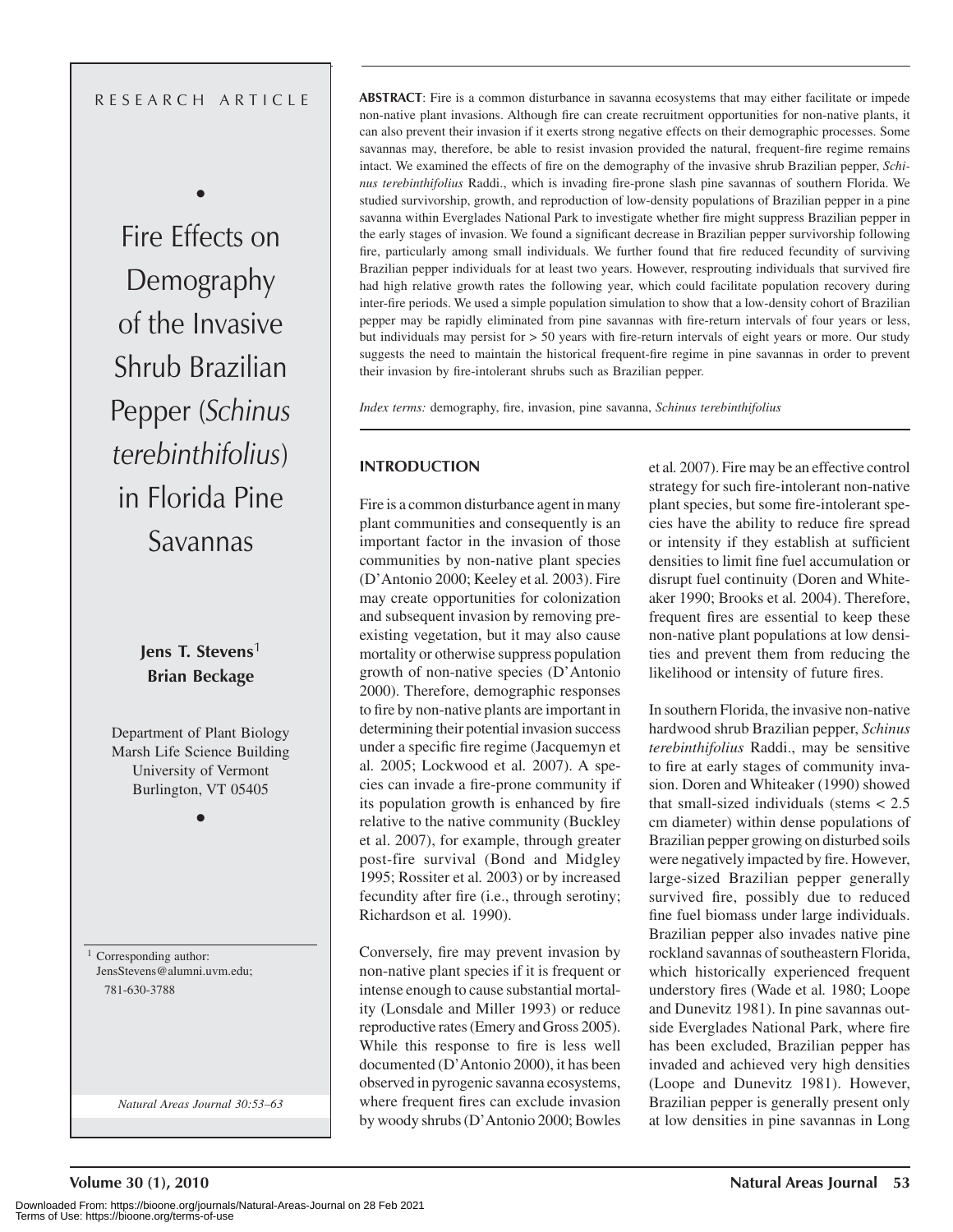Pine Key within Everglades National Park that are managed by prescribed burning (DeCoster et al*.* 1999), suggesting that frequent fire may prevent invasion of these savannas.

We examined the effects of prescribed understory fires on the demography of lowdensity populations of Brazilian pepper within pine rockland savannas in Florida. If frequent fire can slow or prevent invasion of pine savannas by Brazilian pepper, then Brazilian pepper should exhibit a negative demographic response to fire at one or more life history stages. We specifically examine the effects of fire on mortality, growth, reproductive maturity, and fecundity of Brazilian pepper. Given the potential for a reduction in fire spread and intensity in pine rockland savannas where Brazilian pepper is present at high densities (Stevens and Beckage 2009), understanding the demography of low-density Brazilian pepper in these savannas is important to preventing its rapid invasion and potential alteration of fire regime characteristics in these savannas.

# **METHODS**

#### **Study Ecosystem and Species**

Pine rockland savannas of southeastern Florida are fire-dependent ecosystems (Wade et al*.* 1980). They are dominated by the canopy species *Pinus elliottii* var. *densa* Little & Dor. (south Florida slash pine), which is resistant to understory fires (Doren et al*.* 1993). The understory contains a diverse herbaceous flora, including at least 40 south Florida endemic species, a number of which depend on fire to reduce competition from hardwood species (Loope and Dunevitz 1981; Snyder et al*.* 1990; O'Brien 1998). The historical fire regime was one of understory fires every three to seven years, which occurred at the beginning of the rainy season when increased lightning strikes ignited dry fuels (Beckage et al*.* 2003; Slocum et al. 2007). These fires suppressed hardwood trees and opened gaps for pine recruitment (Doren et al*.* 1993; Beckage and Platt 2003). More recently, the fire regime has shifted towards the dry season due to anthropogenic influence (Slocum et al*.* 2007), and in savanna remnants outside Everglades National Park, fires are typically suppressed and Brazilian pepper has invaded extensive areas (Loope and Dunevitz 1981).

Brazilian pepper is native to southeastern South America, and was introduced to Florida in the 1890s (Austin 1978; Morton 1978). A hardwood evergreen shrub, Brazilian pepper can produce multiple stems that create a dense shade canopy and it has numerous advantages over native hardwood species (Ewel et al*.* 1982). For example, seed germination rates in undisturbed habitat range from 30% to 40% of seedfall, a rate 10% to 35% higher than the native pine rockland species *Ilex cassine* L. and *Myrica cerifera* L. (Ewel et al*.* 1982). Among adults, Brazilian pepper has a growth rate up to twice as high as many of its native competitors, both under

normal growing conditions (Pattison et al*.* 1998) and following fire (Snyder 1999). Brazilian pepper is pollinated by generalist insects, is capable of producing flowers year round, and can reach reproductive maturity rapidly, often within three years of germination (Ewel et al*.* 1982). Brazilian pepper is dioecious, uncommon among invasive plants, with an equal ratio between genders (Ewel et al*.* 1982). It is capable of resprouting (Snyder 1999) and has very high fecundity, with mature females capable of producing tens to hundreds of thousands of single-seeded fruits annually (Ewel et al*.* 1982).

# **Fire Effects on Brazilian Pepper: Field Methods**

We located populations of Brazilian pepper within six fire management units, or "burn units", of pine savanna in the Long Pine Key area of Everglades National Park, Florida (25.398 N; 80.644 W). Brazilian pepper grows at low densities in Long Pine Key, where pine savannas are managed under a system of prescribed burning (Loope and Dunevitz 1981; DeCoster et al*.* 1999). Three of the six burn units we sampled were burned during our study (Table 1). We established belt transects 20 m wide through each burn unit, and tagged each Brazilian pepper within a transect with a stainless steel tag around the largest stem. Every 20 m along the transect, we conducted a thorough visual search for five minutes. We extended a transect through the length of each burn unit until we en-

**Table 1. Transects used for Brazilian pepper (BP) sampling. Transect names correspond to burn-unit identifications used by Everglades National Park. Three transects burned during the period of our study and three did not. Not all plants in each transect burned, due to the patchy spread of the fires. 47 of 61 plants burned in 2006. 45 plants of 61 burned in 2007. Density is given as (plants/1000 m2), where each transect was 20 m wide. NA=Not Applicable.**

|        |                                                                                                              |     |      |                    | <b>BP</b> Density |
|--------|--------------------------------------------------------------------------------------------------------------|-----|------|--------------------|-------------------|
|        | <b>Transect Name</b> Transect Length (km) Initial # BP Year Burned # BP Burned (plants/1000 m <sup>2</sup> ) |     |      |                    |                   |
| Н      | 1.5                                                                                                          | 61  | 2006 | 47                 | 2.03              |
| 12     | 2.15                                                                                                         | 31  | 2007 | 31                 | 0.72              |
| B      | 2.6                                                                                                          | 30  | 2007 | 14                 | 0.58              |
| A      | 2.25                                                                                                         | 13  | NA   | $\left( 0 \right)$ | 0.29              |
| F1     | 1.5                                                                                                          | 21  | NA   | $\theta$           | 0.7               |
| E      | 2.25                                                                                                         | 8   | NA   | 0                  | 0.18              |
| Total: |                                                                                                              | 164 |      | 92                 |                   |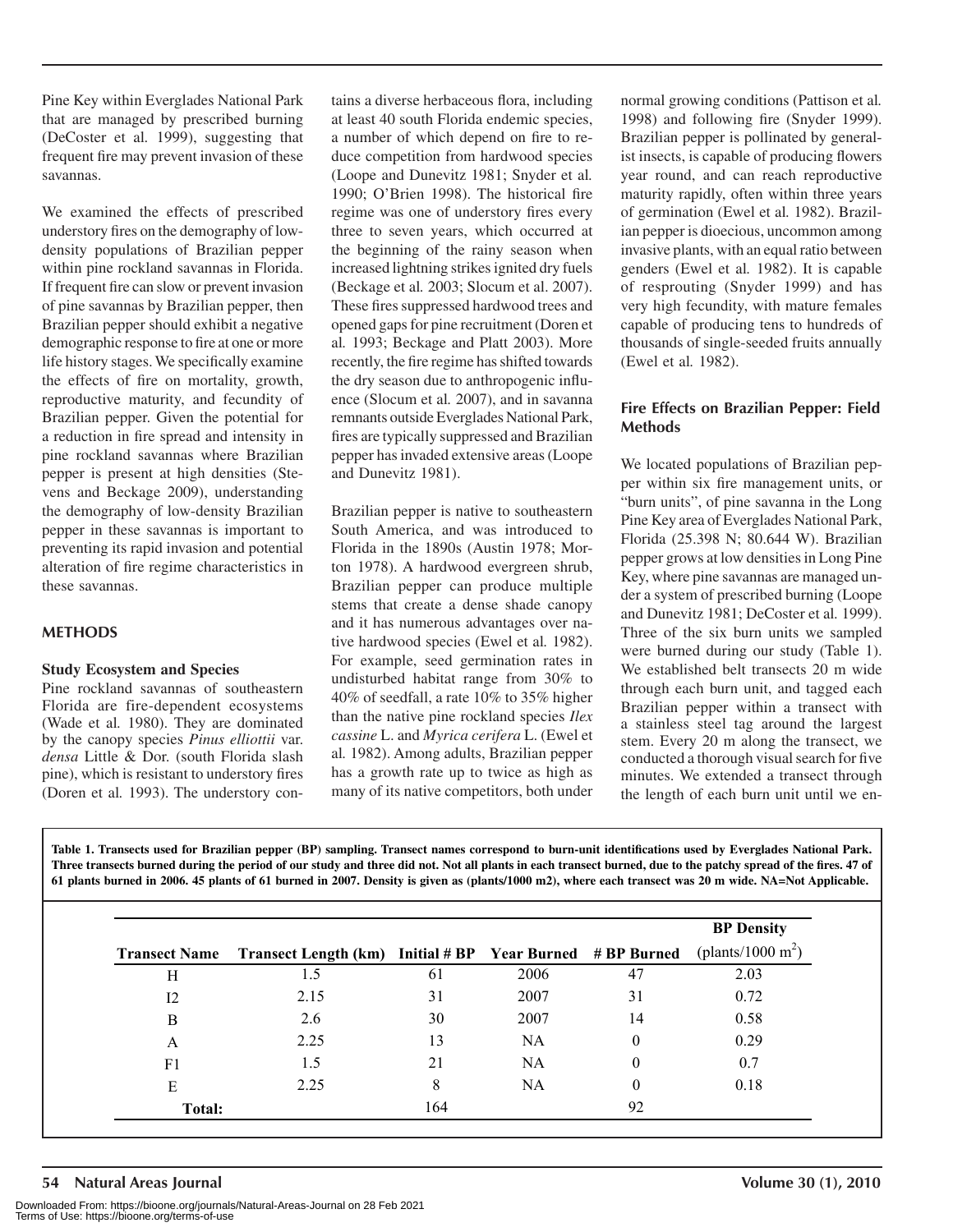countered 30 individuals. If the transect did not contain at least 30 individuals, we established a second transect through the burn unit. Total transect lengths in each burn unit varied from 1.5 km to 2.6 km (Table 1). If we did not find 30 individuals after two transects, we did not establish a third transect in that burn unit. All burn units had two transects except for burn unit H (Stevens and Beckage 2009).

We conducted a summer census of each tagged plant for two years (July 2006 and June 2007). Initial densities in 2006 were very low across all transects (Table 1). Everglades Fire Management conducted prescribed burns in late July of both study years. Large portions of savanna in two of the three transects scheduled to be burned did not burn completely due to patchy spread of the fires (Table 1); however, Brazilian pepper individuals in these transects that were not burned were included in our unburned sample.

Approximately five months post-fire, in December of each year, we conducted a winter census. During each census, we noted mortality and resprouting (resprouting individuals consisted of old charred stems and new green stems generally less than 0.5 m tall). We also measured the basal diameter of the tagged stem on a north-south axis. We measured fecundity (fruit production) by counting all fruits on each plant during the winter censuses. We assumed the measured fruit count was near 100% of total fruit production (i.e., that no fruits had been dispersed), because early December is the beginning of the fruiting season for Brazilian pepper (Ewel et al*.* 1982) and fruits were just beginning to ripen. Plants without fruits but with persistent pedicels indicating flowering were assumed to be mature males.

# **Fire Effects on Brazilian Pepper: Analysis**

We modeled the vector of observed mortalities for all Brazilian pepper plants,  $\overline{M}$  as a binomial distribution conditional on predicted mortality probabilities  $\vec{p}$  $\overline{M} \sim Binomial(\overline{p})$ . We estimated the log  $\vec{p}$ :  $M \sim Binomial(p)$ <br>(log odds) of  $\bar{p}$  $\overline{M} \sim Binomial(\overline{p})$ . We estimated the logit  $\vec{p}$  as  $logit(\vec{p}) = \mathbf{X}\vec{\beta}$ , where

- corresponding to the occurrence of fire  $\overline{\beta}$  is a vector of estimated parameters and to basal diameter, and **X** represents the design matrix. The logit function is given by  $logit(p)=log(p/1-p)$ . We fit our models using maximum-likelihood in the R statistical software package (http://www. r-project.org), and compared the likelihood of different models using Akaike's Information Criterion (AIC; Burnham and Anderson 2002).

We calculated annual diameter increments  $G = d_{t+1} - d_t$  for all plants from December 2006 to December 2007, where  $d_i$  is the diameter measured during the December 2006 census and  $d_{\mu}$  is the diameter measured during the December 2007 census. We used AIC to compare the likelihood of a model where the observed set of growth increments  $\vec{G}$  followed a normal distribution  $\vec{G} \sim Normal(\mu_{g}, \sigma^2)$  with a single  $\mu_{g}$  and  $\sigma^2$ , regardless of fire history, to a model where  $\mu_{g}$  and  $\sigma^{2}$  were different for plants that had survived the 2006 fire, compared to unburned plants. The plants that survived fire were resprouters, so their initial diameters in 2007 were all < 1.0 cm. Therefore, we also included a model comparing plants that survived fire to only those unburned plants with initial diameters < 1.0 cm (i.e., seedlings), with different  $\mu_g$  and  $\sigma^2$  for burned and unburned populations.

We modeled the fecundity schedule of Brazilian pepper using a joint likelihood function that considered both fecundity and survivorship. Our fecundity schedule was dependent on the probability of sexual maturity  $P(m | d)$ , which increased with diameter *d* according to the probit model  $\Theta(d) = \Phi(d | \mu, \sigma^2)$  where  $\mu$  and  $\sigma^2$  are the parameters of the cumulative normal probability density function. We defined the predicted number of fruits  $\lambda(d)$  either as a function of the square of diameter  $\lambda(d) = ad^2$ (e.g., Clark et al*.* 1998) or independent of size  $\lambda(d) = b$ . We then modeled the probability of a female plant with diameter *d* having its observed number of fruits *f* as a negative binomial distribution with overdispersion parameter *k* (Beckage and

Stout 2000):<br> *NB*(*f* | *d*,*a*,*b*,*k*) =  $\frac{\Gamma(k+f)}{\Gamma(k)f!}$ ) \*  $\left(\frac{k}{k+\lambda}\right)^k * \left(\frac{\lambda}{k+\lambda}\right)^f$ <br>
We choose the negative binomial because

the fruit data appeared to be overdispersed for a Poisson distribution. Since Brazilian pepper is dioecious, the fecundity schedule is dependent on both sexual maturity and plant gender. A plant producing 0 fruits could be immature (with gender unobservable), female and mature but without fruit or pedicels present, or male and mature but without pedicels. We account for this last possibility by modeling the likelihood of a male plant having flowers that are observed with probability  $\theta_{mf}$  A mature plant that is observed to be male has 0 probability of producing fruits, but does provide information on the sex ratio and the maturity schedule. The joint likelihood of the observed fruit count *f* and gender *g* for a Brazilian pepper individual is given by the joint likelihood function  $L(\breve{f}, g \mid d, p_f, \theta_m, b, a, \mu, \sigma^2) =$ 

 $(1 - \Theta(d)) + (p_f \times \Theta(d) \times NB(0 \mid d)) + (1 - p_f) \times \Theta(d) \times (1 - \Theta_{\text{mf}})$  for a plant<br>of unknown gender with 0 fruits of unknown gender with 0 fruits

```
\iint p_f \times \Theta(d) \times NB(f \mid d) for a female plant with f fruits
```
where  $p_f$  is the probability of the individual being female. The likelihood of all observations would then be the product of this likelihood across all individuals. This likelihood function allowed us to estimate the maturity schedule, fecundity, and the sex ratio for the Brazilian pepper plants studied. We maximized the likelihood using an R function that combines evolutionary algorithms with derivative-based methods for optimization (using the R library "rgenoud").  $(1-p_f) \times \Theta(d) \times \Theta_{mf}$  for a plant with male flowers

We examined whether fire affected the predicted maturity schedule  $\Theta(d)$ , the predicted number of fruits  $\lambda(d)$ , or both demographic processes. We subset the data into two groups: plants that did not burn; and plants that burned in either 2006 or 2007 (Table 1). For each model (null, different maturity, different fecundity, or both different), we compared the corresponding AIC values for models with separate parameters for burned and unburned stems to the AIC value for a model that did not account for burn history.

# **Simulation Model**

We used the demographic parameter estimates to simulate the response of an initial population of Brazilian pepper to

Terms of Use: https://bioone.org/terms-of-use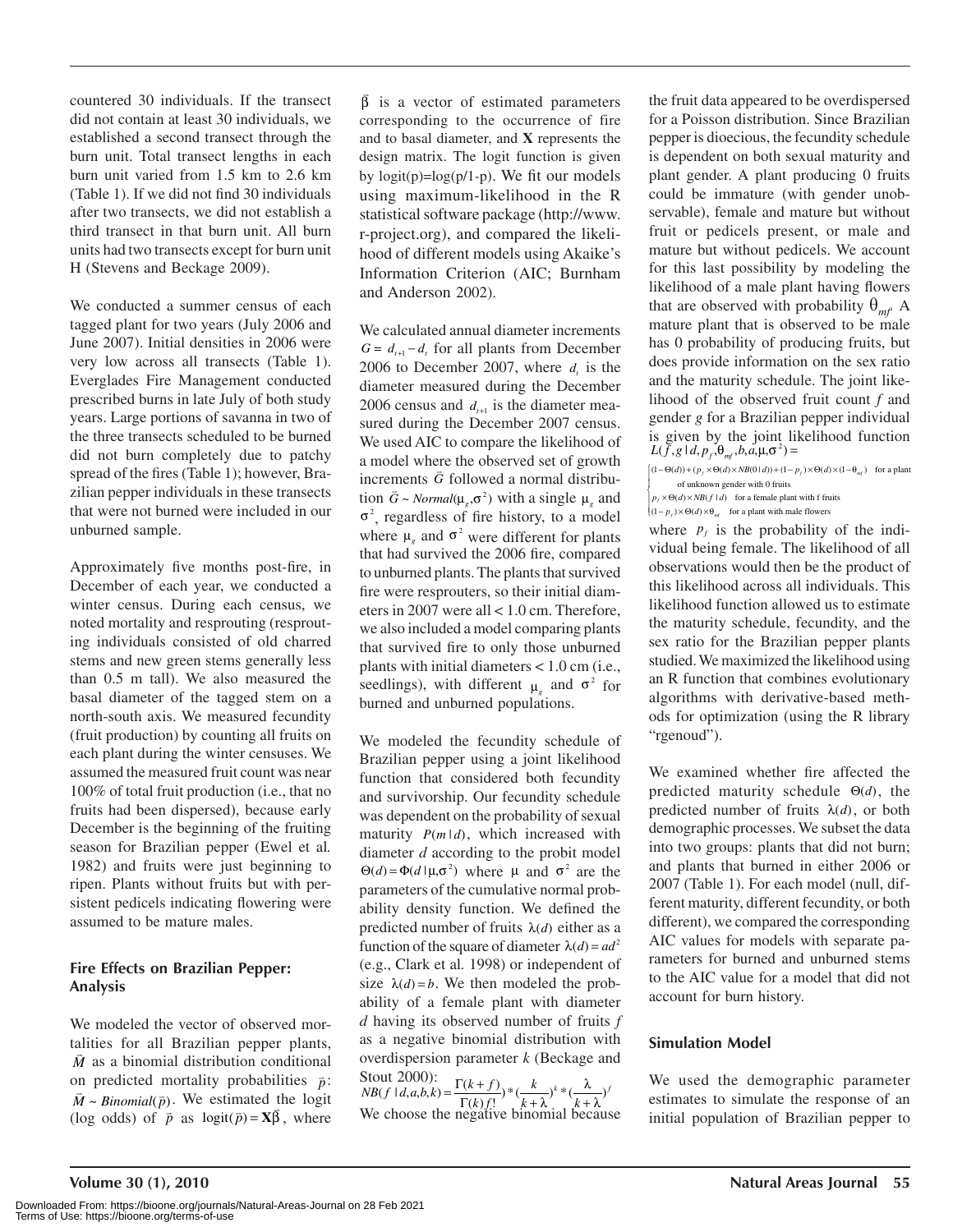different fire-return intervals. We abstracted important demographic processes, such as subsequent recruitment of new individuals, to focus on the survival of the founding population. We created an initial population of 100 female seedlings with an average diameter of 0.1 cm with a lower limit of 0  $\sigma = 0.01$  cm), which was the size of the smallest individual from our field data. For simplicity, we assumed the founding female population within our simulated pine savanna to not be pollen-limited despite an absence of males within the population; the high abundance of Brazilian pepper at disturbed sites close to intact pine savannas suggests this is a reasonable assumption (Loope and Dunevitz 1981; Ewel et al. 1982). Each individual could grow, produce fruits, and die at annual intervals. We simulated fire-return intervals of 16, 8, and 4 years, as well as a no-fire schedule. If a fire was scheduled for a given year, it occurred at the beginning of each yearly time-step, and all plants were assumed to burn. Then, each individual experienced a probability of mortality *(p*) for a given year*,* as a function of the plant's diameter (*d*) and of whether or not it burned. We used parameter estimates from our 2007 mortality data (Appendix). We also assumed that all surviving burned plants resprouted; these were assigned to an initial post-fire diameter of 0.38 cm, because this was the mean post-fire diameter for burned plants in 2007. If the individual survived, we assigned it a diameter growth increment *G* from a normal distribution with mean  $\mu$ <sub>o</sub> and variance  $\sigma^2$ . We allowed  $\mu_g$  and  $\sigma^2$ to vary depending on the initial size of the plant (smaller plants had higher  $\mu$ <sub>c</sub>; Appendix) and on whether the plant burned in a given year. Our growth function for the simulation was  $d_{t+1} = d_t + G*(1 - \frac{d_t}{d_t})^2$ , a modification of the discrete logistic growth model (Gotelli 2001), where  $d_{\text{max}}$  is the average maximum diameter of Brazilian pepper stems (10 cm; Ewel et al*.* 1982). At the end of each annual time-step, we calculated the probability of maturity for each surviving individual as  $(d_{t+1})$ , from eq. 1, and if mature, each individual produced  $(d_{t+1})$  fruits (from eq. 2). Following fires, we set the fruit set at 167 for any surviving mature females for two years based on the observed fecundity of plants resprouting after fire (Appendix), and then allowed them to resume their normal fecundity schedule. We ran each simulation for 50 years and compared the survivorship, average diameter, and total fecundity of the cohort under the four different fire intervals. While our simple model does abstract important demographic processes, which we are incorporating into an individual-based, spatially explicit model that we are currently developing, we believe our results are nevertheless useful.

# **RESULTS**

Post-fire mortality rates measured in lowdensity Brazilian pepper populations were 42% in 2006 and 31% in 2007. A model of mortality that included fire and diameter had the most support in both years (Table 2) because mortality from fire was sizedependent, with larger plants less likely to die (Figure 1). Depending on the year, the probability of Brazilian pepper mortality

from fire ranged from 74% to 78% for a plant of diameter 0.1 cm; 50% to 56% for a plant of diameter 1.0 cm; 21% to 34% for a plant of diameter 2.0 cm; and 2% to 7% for a plant of diameter 4.0 cm. Gender did not affect probability of mortality in 2007, the only year when plant gender of individual plants was known (Table 2).

Brazilian pepper individuals that survived fire exhibited rapid growth rates during the year following fire (Figure 2). All individuals in our study populations that survived the 2006 fire did so by resprouting (Figure 2). Therefore, observed plant size was effectively reduced to the seedling class post-fire, but belowground biomass (and energy reserves) would be expected to be greater than for true seedlings (Snyder 1999; Drewa et al*.* 2002). Because all individuals resprouting from the 2006 fire had small initial diameters in December 2006 (< 1.0 cm), we compared their growth increments to both those of unburned

**Table 2. Akaike's Information Criterion (AIC; Burnham and Anderson 2002) values for all models. Model(s) with the most support (where AIC <2) are in bold. Model parameter estimates are given in the Appendix.**

| Demographic                         | Year | Model                                 | $-$ log    | $\Delta$ AIC   |
|-------------------------------------|------|---------------------------------------|------------|----------------|
| response                            |      |                                       | likelihood |                |
| Mortality                           | 2006 | <b>Null</b>                           | 48.7       | 40.7           |
|                                     |      | Fire                                  | 32.1       | 9.5            |
|                                     |      | $Fire + diameter$                     | 26.3       | $\mathbf{0}$   |
|                                     | 2007 | Null                                  | 51.2       | 23.8           |
|                                     |      | Gender                                | 49.9       | 25.3           |
|                                     |      | Fire                                  | 41.1       | 5.5            |
|                                     |      | $Fire + diameter$                     | 37.3       | $\bf{0}$       |
| Growth increment<br>of all plants   | 2007 | No effect of fire.                    | 63.2       | 8              |
|                                     |      | Fire                                  | 57.1       | $\theta$       |
| Growth increment<br>of small plants | 2007 | No effect of fire                     | 19.2       | $\mathfrak{D}$ |
| $(d<1$ cm)                          |      | Fire                                  | 16.7       | $\Omega$       |
| Maturity and<br>Fecundity           | 2007 | No effect of fire                     | 3644       | 4.9            |
|                                     |      | Fire                                  |            |                |
|                                     |      | <b>Affects maturity</b>               | 360.6      | 1.2            |
|                                     |      | Affects fecundity                     | 362.8      | 8.8            |
|                                     |      | <b>Affects maturity and fecundity</b> | 359        | 0              |
|                                     |      |                                       |            |                |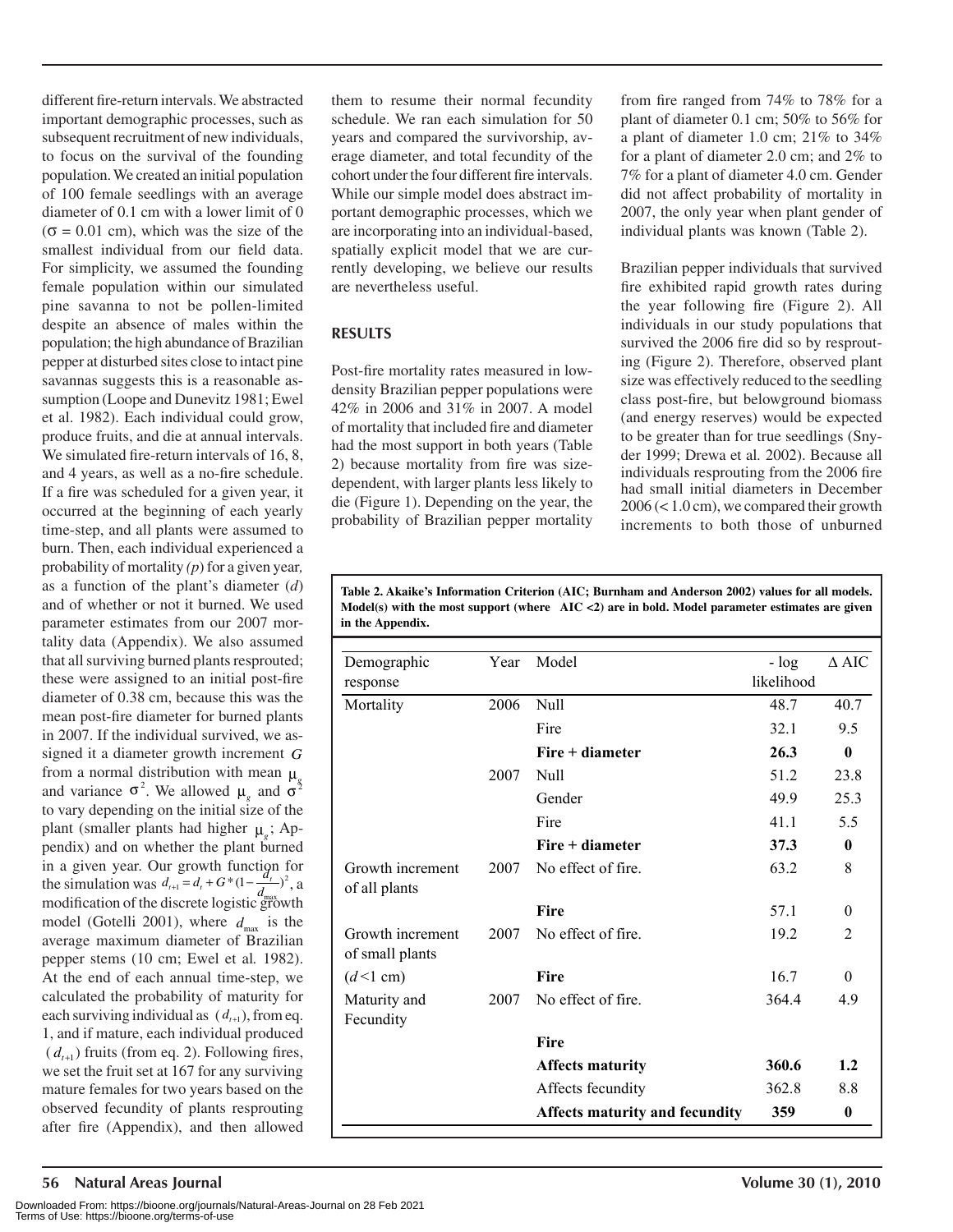

**Figure 1. Size-dependent mortality of Brazilian pepper in (A) 2006 and (B) 2007. Points represent individual plants, plants in the upper portion of the figure died, while plants in the lower portion of the figure survived. Curves represent predicted probability of mortality of both burned and unburned plants, using logistic regression models derived using maximum likelihood. Points were jittered in the y-direction for clarity.**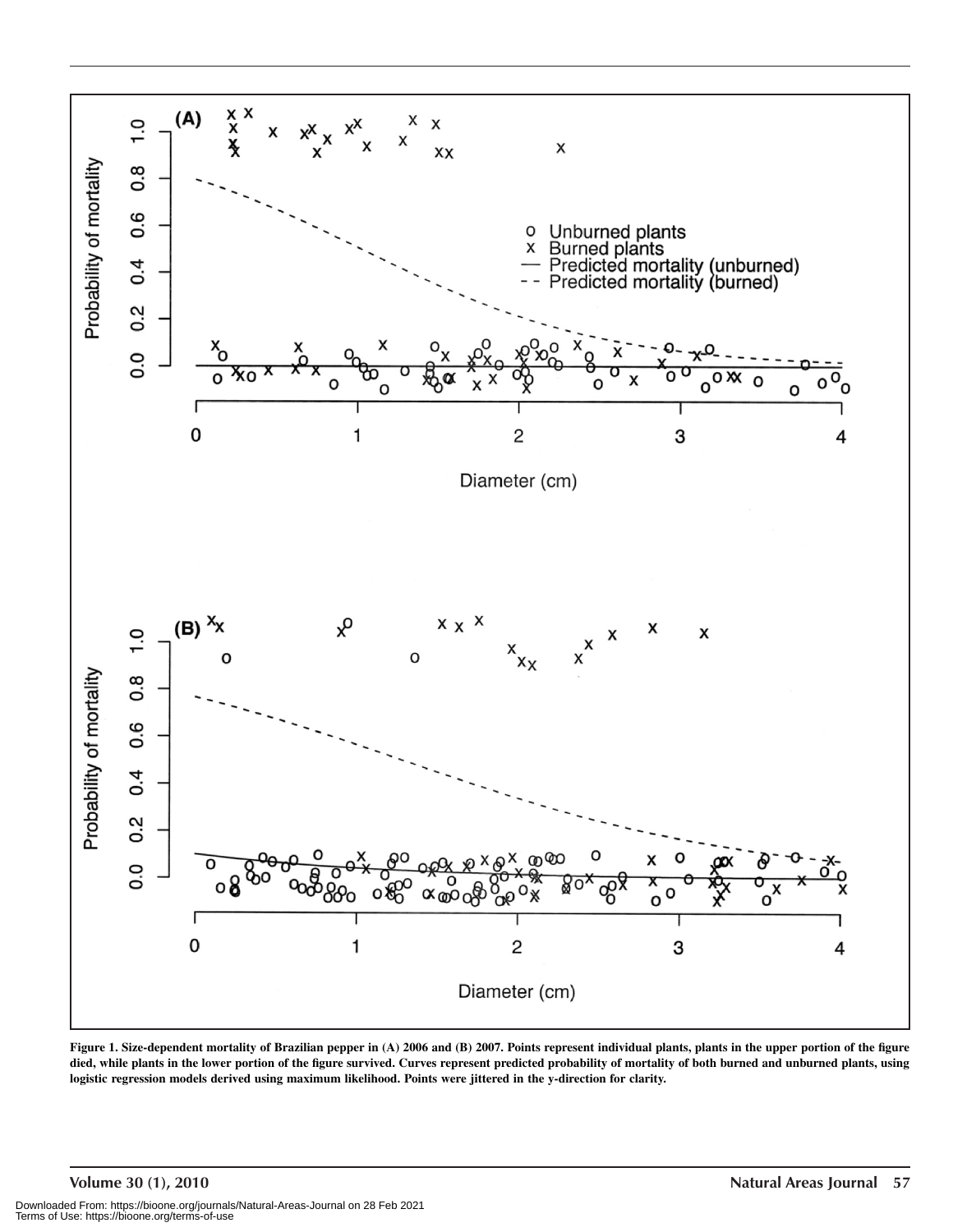plants < 1.0 cm diameter and to all unburned plants of any diameter. The mean growth increment was higher among plants recovering from fire (0.69 cm/yr) than it was among unburned plants less than 1 cm diameter (0.42 cm/yr) and among unburned plants of any size (0.33 cm/yr). The model allowing for differences in mean growth increments between burned and unburned plants had more support than the null model of a single mean growth increment, both for small plants and for all plants (Table 2).

Fire altered the reproductive response of Brazilian pepper, causing a more narrow size range at maturity and lower fecundity (Figure 3). Of the plants that had been burned between 6 and 18 months earlier, we observed 17 of 58 Brazilian pepper individuals in flower in December 2007 (Figure 3A). Of these 17 burned individuals that flowered, the four largest were burned in July 2007 but retained a portion of their above-ground biomass; therefore, they were not complete resprouts. The remaining plants were resprouts from both the 2006 and 2007 fires that had regained sufficient biomass to produce flowers. Our model showed that Brazilian pepper recovering from fire exhibits a steep increase in probability of maturity with increasing size, from less than 20% at 0.8 cm diameter to more than 80% at 1.0 cm diameter (Figure 3A). However, these mature, post-fire individuals generally produce fewer fruits than do unburned plants of similar sizes (Figure 3B). In fact, we found that while fruit production increased with plant size in unburned plants, our best-supported model of fruit production for burned plants showed no effect of plant diameter on fecundity (Figure 3B). Our joint likelihood model had the most support when it allowed both maturity and fecundity to be affected by fire (Table 2). Single-effect models that allowed either maturity or fecundity to be affected by fire, but not both, still had more support than a model without any fire effects (Table 2). We estimated the fraction of female plants to be between 0.50 and 0.51 in all our models, consistent with the 50% fraction of females estimated by Ewel et al*.* (1982).

Our simulation of a founding female cohort



**Figure 2. Fire effects on growth increment of Brazilian pepper. Annual growth increments were calculated for 2007 as final 2007 diameter – initial 2007 diameter. Small initial diameters of burned plants reflect resprouting that occurred after the 2006 fires. The mean growth increment of burn-surviving plants (0.69 cm/yr) is higher than that of unburned plants, both for all diameters (increment = 0.41 cm/yr) and at diameters < 1 cm (increment = 0.48 cm/yr). Negative growth increments in Figure 2 are likely small positive values affected by measurement error.**

of Brazilian pepper predicted that shorter fire-return intervals could lead to the extirpation of the cohort, but that the population would stabilize with infrequent fires or in the absence of fire (Figure 4). When fire was absent from the system, the cohort stabilized at > 80% of its initial population size (82 individuals) within 10 years, by which time total fruit production of this cohort exceeded 268,000 fruits. Under a simulated 16-year fire-return interval, the initial cohort had 40% survivorship after 50 years, and fruit production, following an initial post-fire decline, recovered to levels seen in the absence of fire (Figure 4B). Under a simulated 8-year fire-return interval, total fruit production was reduced by more frequent fires and a declining population, but > 20% of the initial cohort still persisted after 50 years (Figure 4C). However, a simulated 4-year fire-return interval resulted in extirpation of the initial cohort after 25 years, with a dramatic decrease in the population following the

first fire, because plants were still relatively small four years after establishment and thus more vulnerable to fire (Figure 4D).

#### **DISCUSSION**

The low-density populations of Brazilian pepper that we examined in the two years of our study exhibited a negative response to fire. Brazilian pepper mortality rates increased from < 5% for unburned individuals to > 30% for burned individuals. The increase in mortality rate is size-dependent (Figure 1), with smaller-diameter individuals being more susceptible to mortality in fires. This suggests that frequent fires may slow invasion of Brazilian pepper by preventing juveniles and newly established populations from recruiting into reproductive size classes. Furthermore, fire causes a decrease in fecundity at all sizes for at least 1.5 years following fire (Figure 3), in large part because reproductively mature individuals that survive fire tend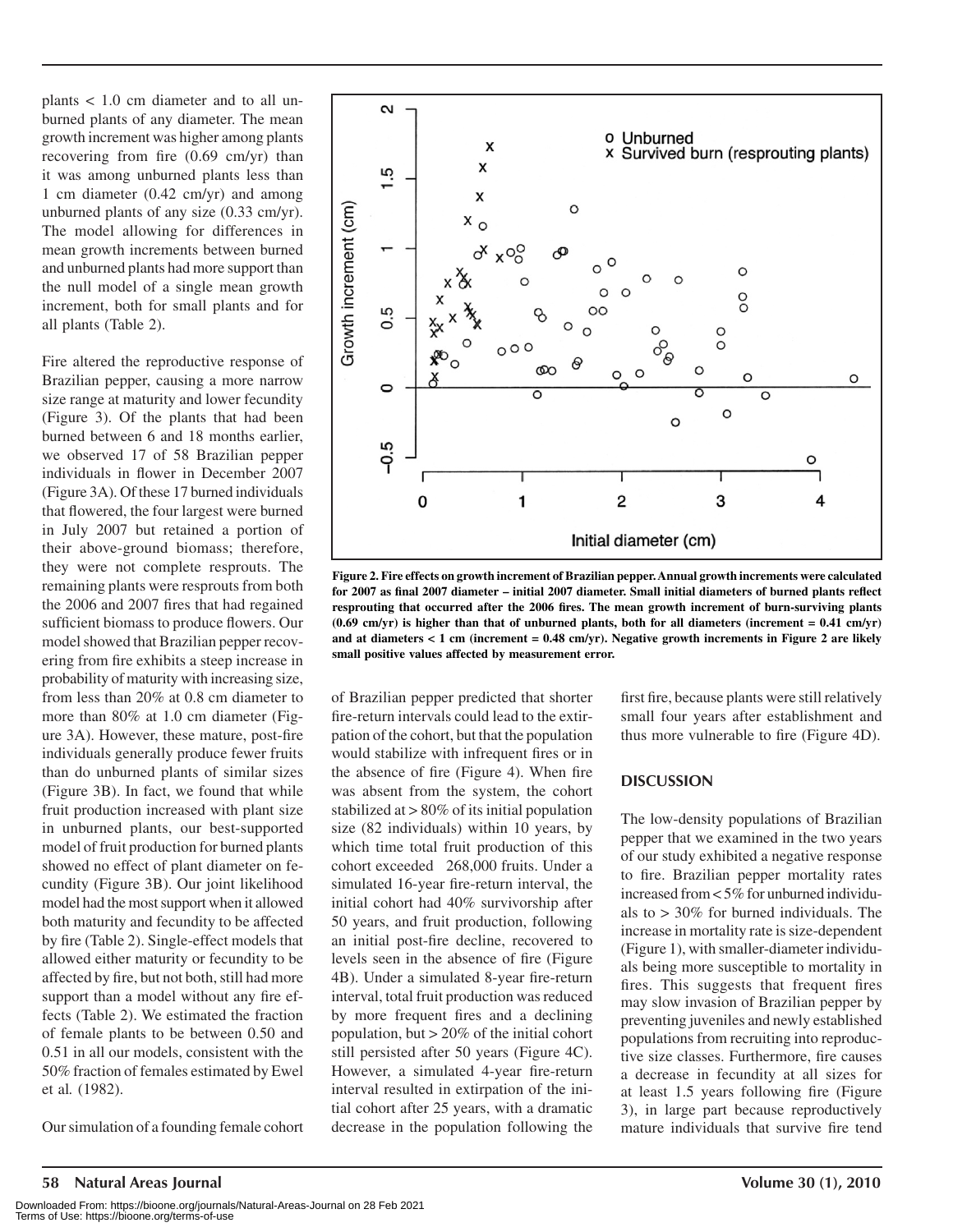

Figure 3. Effects of fire on 2007 reproductive maturity (A) and fecundity (B). The curves in (A) represent predicted probability of reproductive maturity as **a function of diameter** *d***. Points represent observed maturity, where 1 represents a mature plant that produced flowers; points are jittered in the y-direction**  for clarity. Plants recovering from fire have a narrow maturity threshold diameter of ~0.9 cm, above which they are more likely to produce flowers than **unburned plants of the same size. All points in (B) represent individual fruit sets > 0. The curves in (B) represent best-fit models of fecundity, as a function of**   $d<sup>2</sup>$  if unburned (solid line), and independent of d if burned (dashed line). Plants recovering from fire generally exhibit lower fecundity than unburned plants **of the same size. Plants were burned between 6 and 18 months prior to the fruit census.**

do so by resprouting, and appear to use resources for growth (Figure 2) rather than for reproduction. Thus, while large, reproductively mature Brazilian pepper might be more likely to survive fire by resprouting, they still suffer negative demographic consequences.

Reduced fecundity alone might be sufficient to cause a decrease in population growth rates of invasive plants following fire. Emery and Gross (2005) showed that annual summer burns reduced population

growth in the invasive forb *Centaurea maculosa*. This reduction was primarily the result of reduced reproduction in *C. maculosa*, which flowers in late summer and disperses seed throughout the autumn (Emery and Gross 2005). Similarly in our study, Brazilian pepper was burned prior to its flowering season, which is generally September through November (Ewel et al*.* 1982), and the negative effects of fire on fecundity of Brazilian pepper extended at least 1.5 years post-fire. Therefore, we expect that the combination of high mortality among small individuals and reduced fecundity among larger individuals should produce a negative demographic response to fire among Brazilian pepper populations that are burned.

Plant responses to fire often exhibit tradeoffs in different demographic processes. Bond and Midgely (2001) suggest that species adapted to frequent fire may occupy a "persistence niche", in which post-fire populations are primarily composed of fire-survivors rather than new recruits.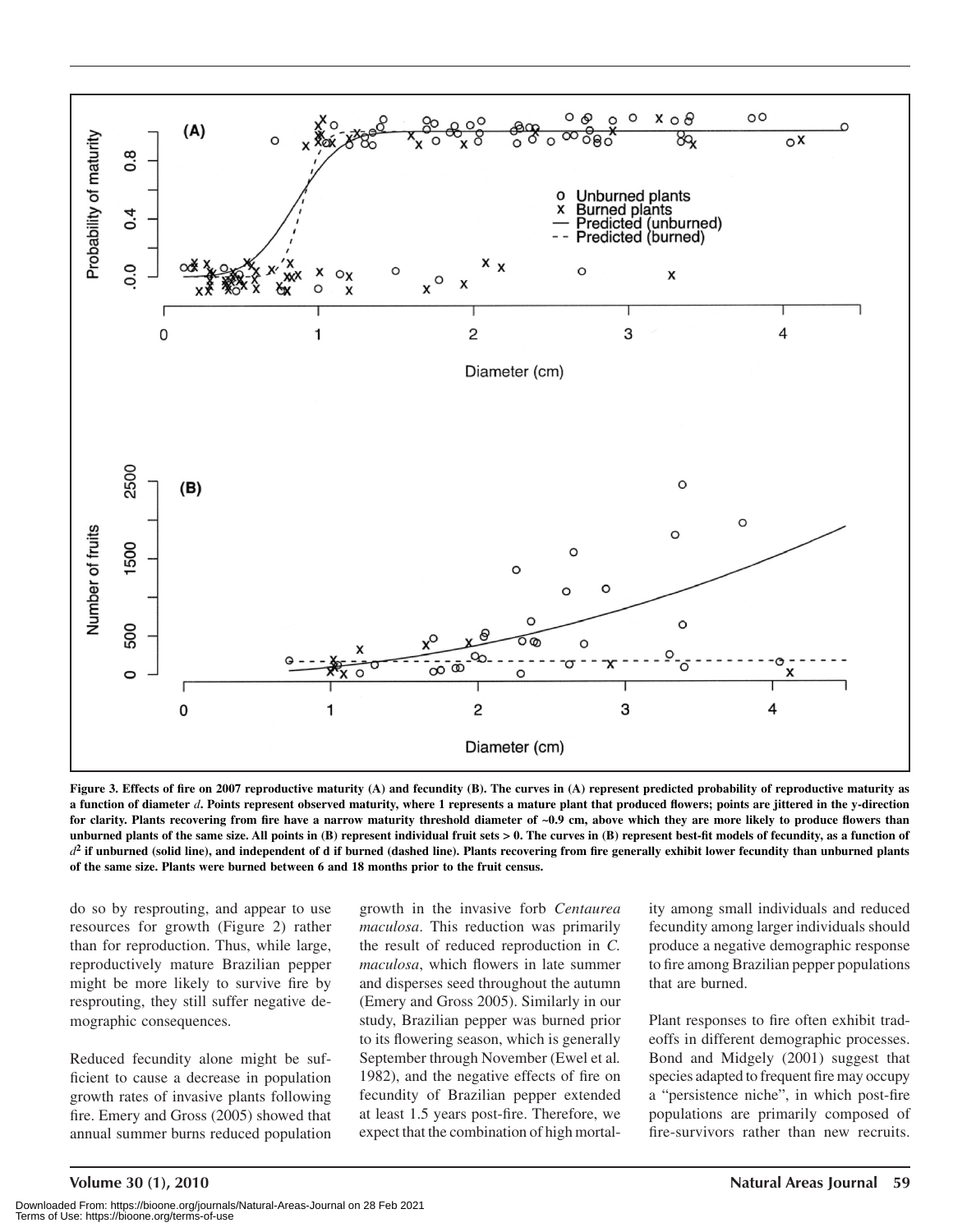

**Figure 4. Simulated population models using demographic parameter estimates. Circles represent surviving members of the original cohort of 100 individuals at each annual time step. Solid lines indicate mean basal diameter (in cm) of the population. Dashed lines represent total fecundity of the initial cohort, calculated as ln( fruits/individual). Fire return intervals are (A) never, (B) 16-year, (C) 8-year, and (D) 4-year. All initial cohort members have been lost after 25 years under a 4-year fire return interval.**

Such species, which have high survivorship through resprouting following fire, tend to have relatively low growth rates and fecundity levels in the absence of fire, because they allocate resources to root storage (Bond and Midgley 2001). For example, Keith et al*.* (2007) showed that the fireadapted Australian shrub *Epacris barbata* exhibited low mortality after fire, and had low relative growth-rates in the absence of fire. Our work shows that Brazilian pepper exhibits an opposite response, with high mortality  $(>30\%)$  following fire, and a high mean relative growth rate (0.21; Appendix) and high fecundity in the absence of fire (Figure 3). Furthermore, Brazilian pepper individuals that survive fire by resprouting have an exceptionally high mean relative growth rate the year following the fire (1.06; Appendix), but have low fecundity (mean = 101.5 fruits/individual; Figure 3). These results suggest a possible tradeoff between post-fire growth and fruit production (*en sensu* Keith et al*.* 2007). The demographics of Brazilian pepper indicate that it is not adapted to fill a persistenceniche as defined by Bond and Midgely (2001); however, high growth rates, especially during the first year post-fire, suggest that Brazilian pepper populations can persist after fire unless repeated fires cause additional mortality and suppress fruit production by survivors.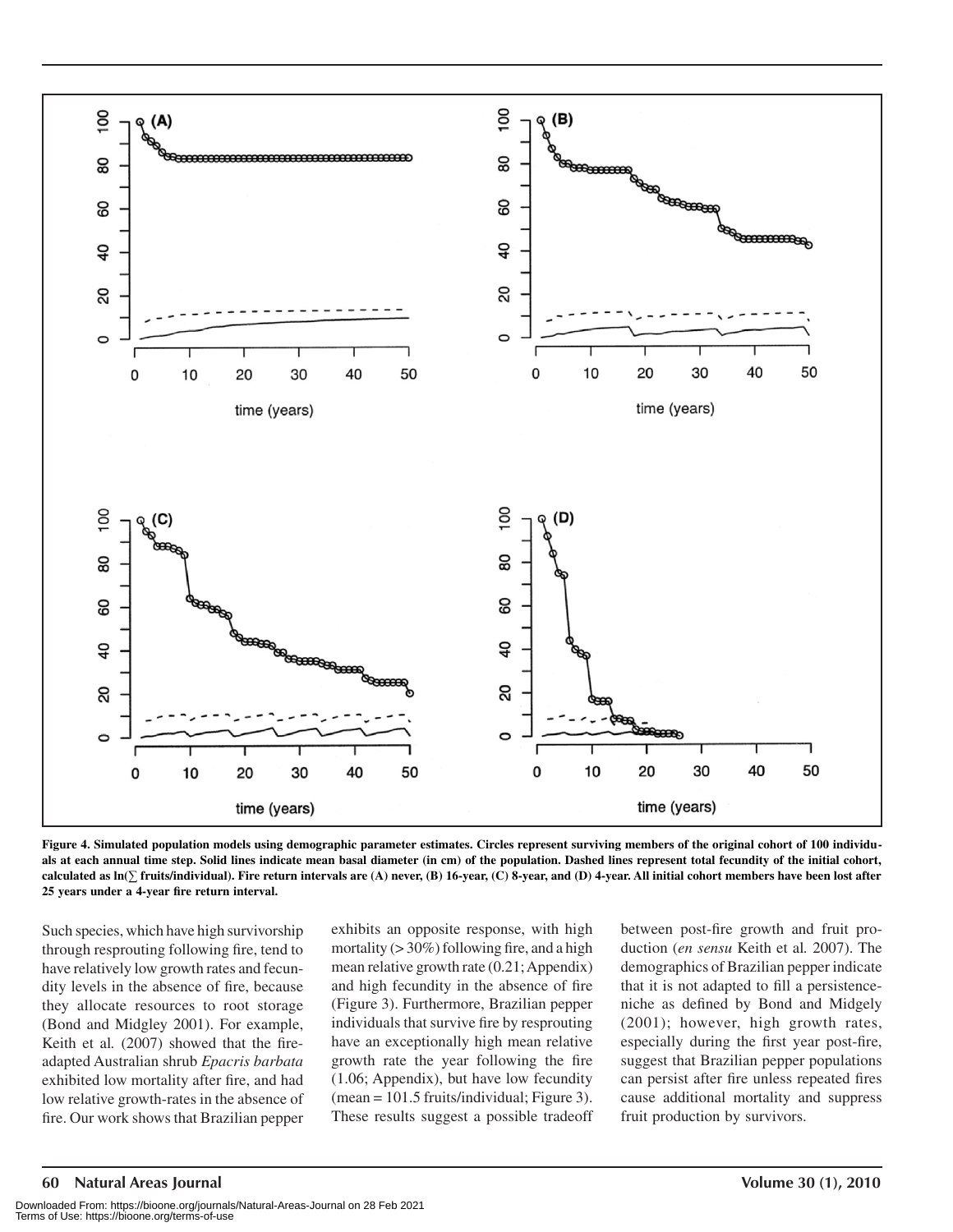We explicitly modeled population persistence of Brazilian pepper under different fire regimes using a simple simulation model. We simulated the demographics of a hypothetical female-only, non-pollenlimited founder population of Brazilian pepper juveniles in a pine savanna system using our estimated demographic parameters. Our model predicts that a founder population can persist in the absence of fire, with mortality concentrated in early years (Figure 4A). Our model did not include natural mortality from senescence at advanced age because we did not observe any in our populations (Figure 2); however, mature stands of Brazilian pepper have been shown to persist for at least 35 years (Ewel et al*.* 1982). The corresponding increase in the average reproductive output of this cohort as individual stems grew would be expected to translate into increased population growth, especially in the absence of non-fire, background mortality (Jacquemyn et al*.* 2005). A simulated 16-year fire-return interval (Figure 4B) resulted in substantial mortality after the first fire, but the initial cohort recovers between fire events. Thus, subsequent fires cause relatively less mortality because of declining fire-related mortality associated with increasing stem diameter. Conversely, when the fire-return interval was as short as four years, the first fire resulted in a 40% decrease in cohort size, and the rapid fire-return caused comparable mortality in each successive fire, eliminating the original cohort within 25 years. Thus, repeated short-interval fires may be effective at controlling low-density populations of Brazilian pepper, and may help to limit large-scale invasions.

While it is common in some communities for fire to promote invasion by fire-tolerant plants (D'Antonio 2000), our study results suggest that fire may also be effective at controlling low-density populations of firesensitive invasive plants. Brazilian pepper is moderately fire-intolerant when growing in a graminoid-dominated plant community, exhibiting both increased mortality and decreased fecundity following fire due to an abundance of adjacent fine fuels. Thus, in ecosystems such as pine rockland savannas, which are adapted to frequent fires at 3- to 7-year intervals (Beckage

**Appendix. Demographic parameter estimates for fire-effect models. Models in bold had the most support (Table 2).**

Mortality response to fire

2006 Null:  $logit(p) = -1.31$ Fire  $(f^{\dagger})$ : logit  $(p)$  = -13.01+12.71 *f* Diameter (*d*):  $logit(p) = 0.68 - 1.50 d$ **Fire and Diameter:** logit  $(p) = -14.59 + 15.96 f - 1.34 d$ 2007 Null:  $logit(p) = -1.95$ Fire (*f*):  $\text{logit}(p) = -3.38 + 2.58 f$ Diameter (*d*):  $\text{logit}(p) = -1.54 - 0.23 \text{ d}$ **Fire and Diameter:** logit  $(p) = -2.20 + 3.38 f - 0.92 d$ All plants Growth increment response to fire Null:  $\mu$ <sub>g</sub> = 0.42, *s* = 0.31 **Fire (***f***):**  $\mu_g = 0.42 + 0.27f$ ,  $s = 0.38$ Small plants  $(d<1)$ Null:  $\mu$ <sub>g</sub> = 0.61, *s* = 0.39 **Fire (***f***):**  $\mu_g = 0.48 + 0.21 f$ ; *s*=0.41 Relative growth rate response to fire <sup>††</sup> All plants Null:  $\mu$ <sub>g</sub> = 0.45, *s* = 0.06 **Fire (***f***):**  $\mu_{g} = 0.21 + 0.85 f$ ,  $s = 0.09$ Small plants  $(d<1)$ Null:  $\mu_g = 0.94$ ,  $s = 0.07$ **Fire (***f***):**  $\mu_g = 0.65 + 0.41 f$ ; *s*=0.14 No effect of fire:  $\Theta(d) = F(d|m = 0.92, s = 0.15)$ ;  $1(d) = 91.7 d<sup>2</sup>$  $p_f = 0.51$ Maturity affected by fire:  $\Theta(d, \text{unburned}) = F(d|m = 0.85 \text{ s} =$  $\Theta(d, \text{burned}) = \Gamma(d; m = 0.90, s = 0.96)$ Maturity and Fecundity response to fire Fecundity affected by fire:  $\Theta(d) = F(d|m = 0.92, s = 0.15)$ ;  $l(d, \text{unburned}) = 94.0 \ d^2;$  $l(d,$  burned) = 167  $p_f = 0.51$  $1(d) = 91.7 d<sup>2</sup>$  $p_f = 0.50$ *continued*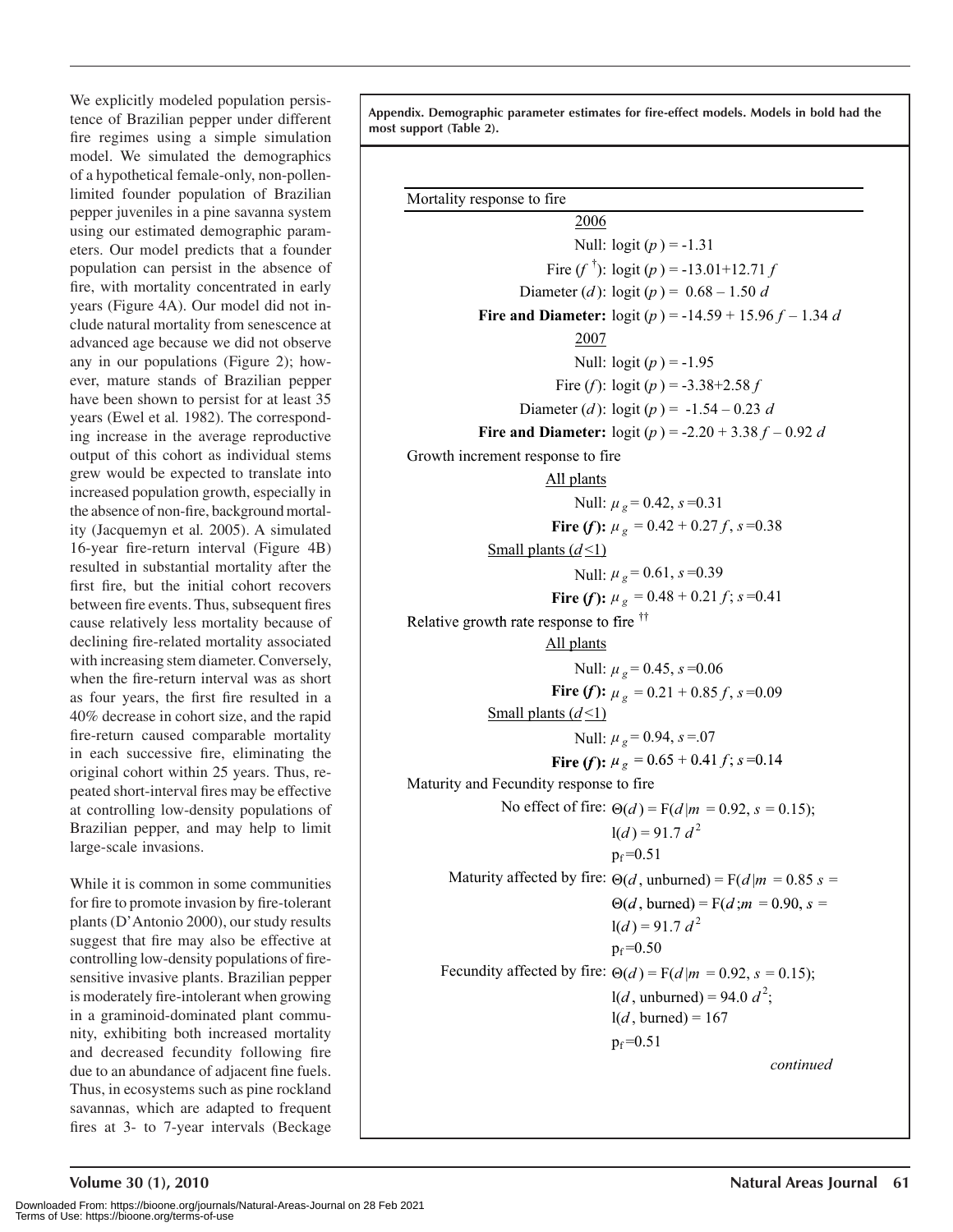**Appendix. Demographic parameter estimates for fire-effect models. Models in bold had the most support (Table 2).**

Mortality response to fire

| <b>Both affected by fire:</b> $\Theta(d$ , unburned) = F( $d   m = 0.85$ , $s = 0.23$ ); |
|------------------------------------------------------------------------------------------|
| $\Theta(d,$ burned) = F(d m = 0.90, s = 0.0015)                                          |
| $1(d,$ unburned) = 94.0 $d^2$ ;                                                          |
| $1(d,$ burned) = 167                                                                     |
| $p_f = 0.50$                                                                             |
|                                                                                          |

 $f$  is an indicator of the occurrence of fire, coded as 1 if there was a fire, and 0 if not.

††Relative growth rate (RGR) was not used in the model, but was calculated for comparison to Keith et al. (2007) as  $G = \log(d_{t+1}/d_t)$ , where  $d_t$  is the diameter measured during the December 2006 census and  $d_{t+1}$  is the diameter measured during the December 2007 census.

et al. 2003), restoring the historical fire regime may be sufficient to slow invasion by fire-intolerant plants (Keeley 2006). However, infrequent fires might allow for sufficient growth during the inter-fire period to reduce the effectiveness of fire for controlling Brazilian pepper (i.e., Figure 4B). Furthermore, if Brazilian pepper populations expand to reach densities of approximately four to six plants within a 5 m radius, they might suppress future fires entirely (Stevens and Beckage 2009). Our data suggest that the frequent occurrence of fire is, therefore, critical to prevent invasion of fire-dependent ecosystems by Brazilian pepper.

# **ACKNOWLEDGMENTS**

Brian Beckage is grateful for the financial support of the National Science Foundation Award DEB 0606801 and USDA NRI Award VT-0052CG. We thank Brenda Molano-Flores, Carolyn Pucko, Kimberley Kemper, and three anonymous reviewers for comments on this manuscript. We thank Charles Bartlett, Brian Warshay, Ben Palmer, and Sonali Saha for field assistance, and Hillary Cooley, Rick Anderson, and Maya Vaidya for logistical support in Florida.

*Jens Stevens completed his Master's degree at the University of Vermont and is now a graduate research assistant in Ecology at The University of California, Davis. He is a plant ecologist interested in empirical and modeling approaches to understanding plant community responses to disturbance, invasion, and global change.*

*Brian Beckage is an Associate Professor in the Department of Plant Biology at the University of Vermont. Brian is interested in modeling the effects of disturbance and climate on plant communities.*

# **LITERATURE CITED**

- Austin, D.F. 1978. Exotic plants and their effects in southeastern Florida. Environmental Conservation 5:25-35.
- Beckage, B., and W.J. Platt. 2003. Predicting severe wildfire years in the Florida Everglades. Frontiers in Ecology and the Environment 1:235-239.
- Beckage, B., W.J. Platt, M.G. Slocum, and B. Panko. 2003. Influence of the El Nino Southern Oscillation on fire regimes in the Florida everglades. Ecology 84:3124-3130.
- Beckage, B., and I.J. Stout. 2000. Effects of repeated burning on species richness in a Florida pine savanna: a test of the intermediate disturbance hypothesis. Journal of Vegetation Science 11:113-122.
- Bond, W.J., and J.J. Midgley. 1995. Kill thy neighbor - an individualistic argument

for the evolution of flammability. Oikos 73:79-85.

- Bond, W.J., and J.J. Midgley. 2001. Ecology of sprouting in woody plants: the persistence niche. Trends in Ecology and Evolution 16:45-51.
- Bowles, M.L., K.A. Jacobs, and J.L. Mengler. 2007. Long-term changes in an oak forest's woody understory and herb layer with repeated burning. Journal of the Torrey Botanical Society 134:223-237.
- Brooks, M.L., C.M. D'Antonio, D.M. Richardson, J.B. Grace, J.E. Keeley, J.M. DiTomaso, R.J. Hobbs, M. Pellant, and D. Pyke. 2004. Effects of invasive alien plants on fire regimes. BioScience 54:677-688.
- Buckley, Y.M., B.M. Bolker, and M. Rees. 2007. Disturbance, invasion and re-invasion: managing the weed-shaped hole in disturbed ecosystems. Ecology Letters 10:809-817.
- Burnham, K.P., and D.R. Anderson. 2002. Model Selection and Multimodel Inference: a Practical Information-Theoretic Approach. Springer, New York.
- Clark, J.S., E. Macklin, and L. Wood. 1998. Stages and spatial scales of recruitment limitation in southern Appalachian forests. Ecological Monographs 68:213-235.
- D'Antonio, C.M. 2000. Fire, plant invasions, and global changes. Pp. 65-94 *in* H.A. Mooney and R.J. Hobbs, eds., Invasive Species in a Changing World. Island Press, Washington, D.C.
- DeCoster, J.K., W.J. Platt, and S.A. Riley. 1999. Pine savannas of Everglades National Park: an endangered ecosystem. Pp. 81-88 *in* Florida's garden of good and evil: Proceedings of the 1998 joint symposium of the Florida Exotic Pest Plant Council and the Florida Native Plant Society. South Florida Water Management District, Palm Beach Gardens.
- Doren, R.F., W.J. Platt, and L.D. Whiteaker. 1993. Density and size structure of slash pine stands in the Everglades region of south Florida. Forest Ecology and Management 59:295-311.
- Doren, R.F., and L.D. Whiteaker. 1990. Effects of fire on different size individuals of *Schinus terebinthifolius*. Natural Areas Journal 10:107-113.
- Drewa P.B., W.J. Platt, and E.B. Moser. 2002. Fire effects on resprouting of shrubs in headwaters of southeastern longleaf pine savannas. Ecology 83:755-767.
- Emery, S.M., and K.L. Gross. 2005. Effects of timing of prescribed fire on the demography of an invasive plant, spotted knapweed *Centaurea maculosa*. Journal of Applied Ecology 42:60-69.